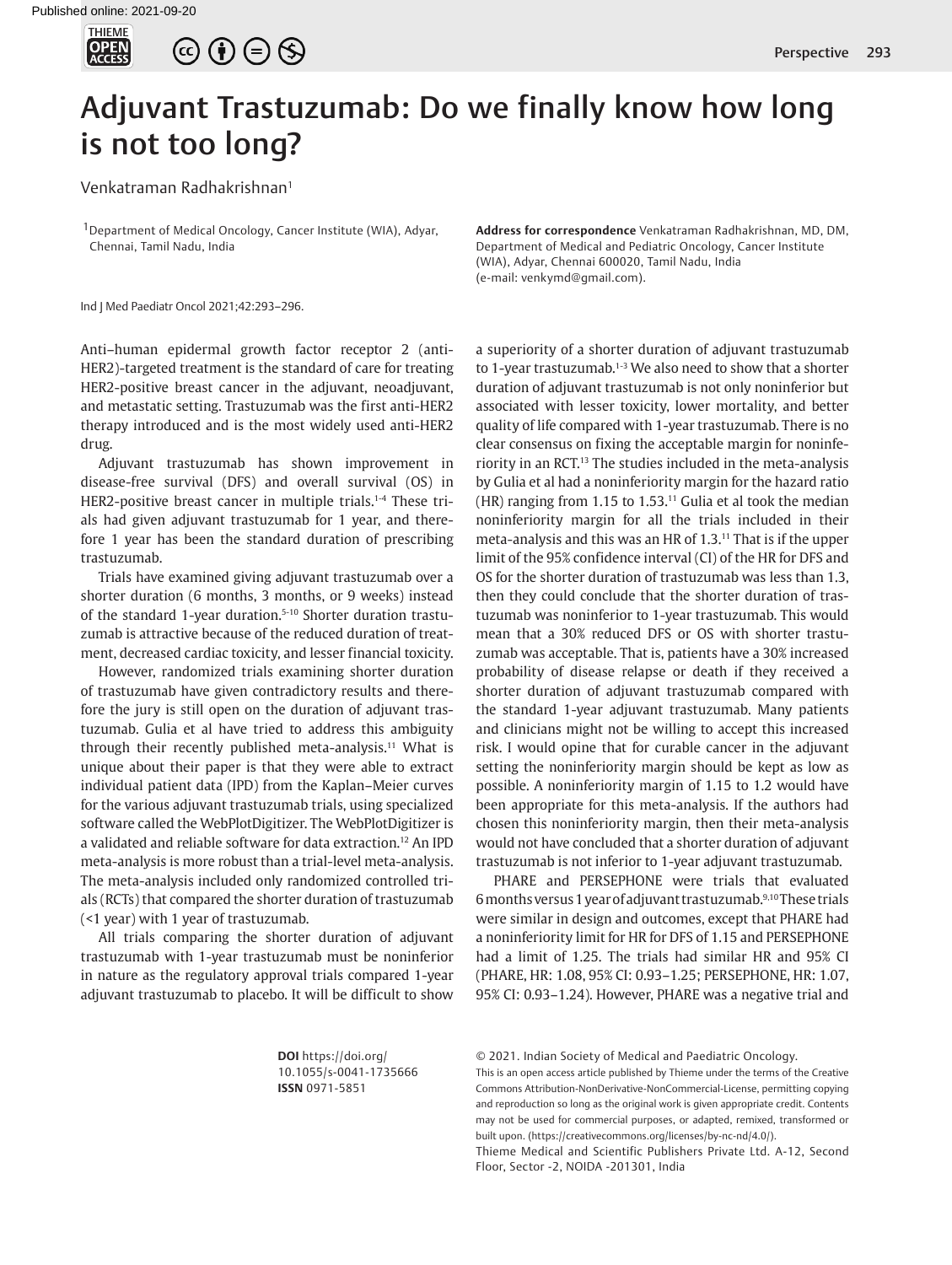PERSEPHONE was a positive trial just because of the noninferiority margin they chose. The other trial comparing 6-month versus 1-year trastuzumab was the HORG trial and this trial took a noninferiority margin of 1.57 for DFS and it failed to show noninferiority.[8](#page-2-4)

<span id="page-1-0"></span>The HR for DFS for the five trials included in the IPD meta-analysis by Gulia et al was 1.14 (95% CI: 1.03–1.25) and this was like the upper limit of CI reported by PHARE and PERSEPHONE.[9-](#page-3-4)[11](#page-3-1) The absolute difference for 5-year DFS between the shorter duration and 1-year trastuzumab was 1.7% (85.4 vs. 87.1%) and for OS was 1.1% (92.3 vs. 94.4%) and this was not statistically significant.<sup>11</sup> This means approximately 58 patients would need to be treated with 1-year trastuzumab to prevent 1 relapse and 90 patients would be needed to be treated with 1-year trastuzumab to prevent one death. Assuming a price of Indian Rupees 20,000 for a 440-mg vial of generic trastuzumab and one vial is used every 3 weeks (including the loading dose), the approximate cost of preventing one relapse would be Rs. 19,720,000 and for preventing one death would Rs. 30,600,000 with 1-year adjuvant trastuzumab. The high cost required to see the minimal benefits of 1-year trastuzumab might act as a deterrent for its use in the public health system funded by the taxpayer's money. The same might also apply to most of the patients who pay out of pocket and cannot afford the cost of treatment.

<span id="page-1-2"></span><span id="page-1-1"></span>World Health Organization (WHO) defines an intervention to be cost effective if it costs less than three times the average per capita income per disability-adjusted life year (DALY) or quality-adjusted life-year (QALY).<sup>14</sup> Therefore a formal cost-effectiveness analysis is required to see if 1-year adjuvant trastuzumab meets the WHO threshold of cost effectiveness. A recent study from India compared the cost effectiveness of 1 year, 6 months, and 9 weeks of adjuvant trastuzumab in breast cancer[.15](#page-3-6) The authors calculated the incremental cost per QALY gained with the use of adjuvant trastuzumab. The study concluded that 1-year trastuzumab is not cost effective in India at the current price. The 6-month and 9-week schedules were cost-effective with the most benefit seen with the 9 weeks schedule. A price reduction of 15 to 35% increased the probability of 1-year trastuzumab use being cost effective to 90%.

<span id="page-1-3"></span>Gulia et al made an interesting observation in their results[.11](#page-3-1) When analyzed using a superiority design, 1-year trastuzumab was associated with a significantly better DFS (HR: 0.87; 95% CI: 0.80–0.96) and OS (HR: 0.86; 95% CI: 0.75– 0.97). Instead of 1-year adjuvant trastuzumab had the initial regulatory trials compared 6 months adjuvant trastuzumab to placebo, there would have been a possibility that future trials comparing 1 year versus 6 months of trastuzumab could have shown superiority of 1-year trastuzumab. This assumption is based on the results of the meta-analysis con-ducted by Gulia et al.<sup>[11](#page-3-1)</sup> In such a situation a shorter duration of adjuvant trastuzumab (<1 year) might not be considered an appropriate treatment. Two-year adjuvant trastuzumab was compared with 1 year, and this was not shown to be superior.<sup>[16](#page-3-7)</sup>

When dissecting trials that used adjuvant trastuzumab for 6 months (three trials) versus those that used adjuvant trastuzumab for 9 to 12 weeks (three trials), it was observed that trials that used 9 to 12 weeks of trastuzumab failed to show noninferiority for DFS and OS compared with 1-year trastuzumab. The HRs for DFS and OS (9–12-week vs. 1-year trastuzumab) were 1.27 (95% CI: 1.07–1.51) and 1.25 (95% CI: 0.96–1.63), respectively. The HRs for DFS and OS (6-month vs. 1-year trastuzumab) were 1.10 (95% CI: 0.99–1.23) and 1.14 (95% CI: 0.99–1.32), respectively. Therefore, noninferiority could only be demonstrated for DFS and not OS for 6-month versus 1-year adjuvant trastuzumab. These results suggest that 9 to 12 weeks of trastuzumab is inadequate and 6 months of adjuvant trastuzumab cannot replace 1-year trastuzumab if OS is our endpoint. I would opine that we should not lump all short-duration trastuzumab in one group, it might not be like comparing apples and oranges, but it is like comparing different breeds of apples. Overall, taken together all short-duration regimens (6 months, 12 weeks, and 9 weeks), results show noninferiority. However, when considered individually, only the 6-month regimen showed noninferiority and not the 12 weeks or 9 weeks regimens.

The meta-analysis showed a 3% reduction in symptomatic congestive heart failure with a shorter duration of trastuzumab versus 1-year trastuzumab (3.9 vs. 6.9%, *p* < 0.001).[11](#page-3-1) Asymptomatic left ventricular ejection fraction decline was lower in the shorter trastuzumab group compared with the 1-year trastuzumab (5 vs.  $7\%$ ,  $p = 0.049$ ). These findings indicate that a shorter duration of trastuzumab is associated with lesser cardiac toxicities compared with 1-year trastuzumab. However, cardiac toxicity per se should not be a factor for deciding the duration of adjuvant trastuzumab as cardiac toxicity is mostly reversible. The pros and cons of a longer duration of trastuzumab vis-à-vis cardiac toxicity should be discussed with the patient. The patient can then make an informed decision whether they prefer 1-year trastuzumab due to better DFS and OS or shorter duration of trastuzumab due to the increased risk of cardiac toxicity with 1-year adjuvant trastuzumab. The treatment of early breast cancer has evolved from the time of recruitment of these trials. Today's emphasis is on nonanthracycline-based adjuvant regimens, especially in low-risk, node-negative, estrogen receptor (ER)-positive patients which probably negates the additional cardiotoxicity seen with 12 months of trastuzumab when combined with anthracycline-based regimens of the trial eras.<sup>17</sup> We need more trials of adjuvant trastuzumab with nonanthracycline-based regimens to see the effectiveness of a shorter duration of trastuzumab.<sup>18</sup>

<span id="page-1-5"></span><span id="page-1-4"></span>Individually five out of six trials failed to prove noninferiority of shorter duration of trastuzumab against 1-year trastuzumab. However, overall, the meta-analysis was able to show noninferiority for DFS and OS albeit with a 25% possi-bility of inferiority at upper CL<sup>[11](#page-3-1)</sup> The authors have discussed the strengths and limitations of their meta-analysis in detail in their paper.<sup>11</sup> I would echo their concerns in that the trials included in their meta-analysis are heterogeneous with regard to the time of randomization, chemotherapy drugs, and scheduled used, and follow-up period. Therefore, even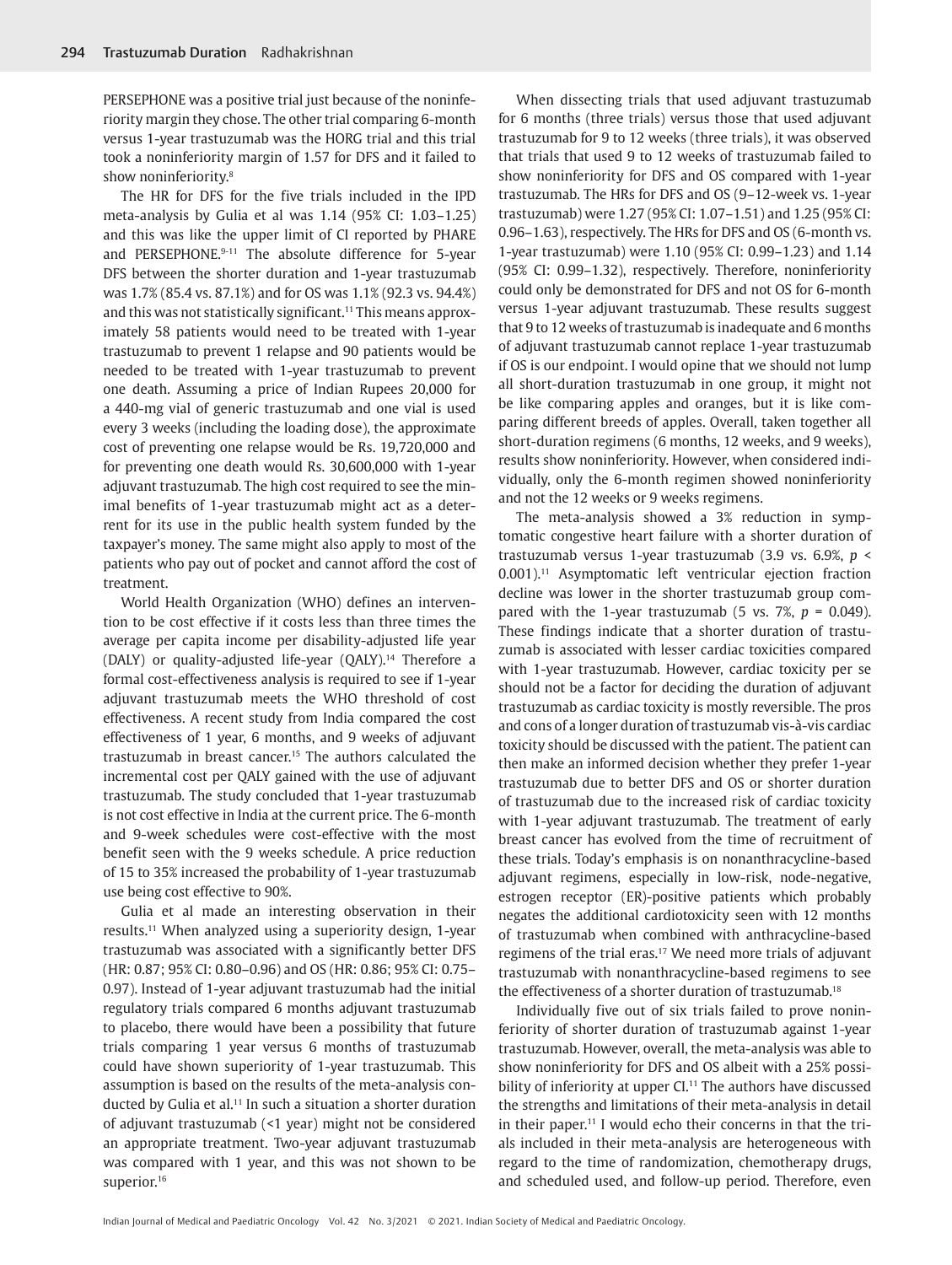if we agree that a shorter duration of trastuzumab is enough we do not know the ideal chemotherapy backbone for it. However, the majority of the neoadjuvant and adjuvant trastuzumab trials have used docetaxel at a dose of 100 mg/m<sup>2</sup> q 3 weekly as a combination chemotherapy backbone.[17](#page-3-8)

The authors could not show a benefit of shorter duration of trastuzumab in a subgroup analysis of patient age (< or >50 years), ER status, axillary nodal status, stage, and timing of trastuzumab (sequential or concurrent with chemotherapy).<sup>11</sup> However, the authors concluded that 1-year trastuzumab is superior to shorter duration trastuzumab in patients who are older than 50 years, are ER-negative, and receive concomitant trastuzumab as the lower limit of 95% CI did not cross unity. These subgroups analyses were not preplanned in the individual trials and therefore their results should be taken as hypothesis generating and not practice changing. We also need a longer follow-up in the ER-positive subgroup to assess the benefit of adjuvant trastuzumab as relapses in this subgroup can occur late.[18](#page-3-9) Surprisingly heavy nodal positivity did not influence the outcome. One reason for this could be that the authors defined pathologically staged N3 axillary lymph node as ≥4 nodes instead of the American Joint Committee on Cancer (AJCC) staging that defines N3 as ≥10 nodes.

Adjuvant anti-HER2 therapy itself has evolved over the trial periods with additions of newer molecules like pertuzumab (APHINITY trial) and the concept of dual HER2 blockade in the adjuvant setting and extended HER2 blockade with neratinib after 1 year of adjuvant trastuzumab (ExteNET trial)[.19](#page-3-10)[,20](#page-3-11) Therefore, the question of 6 versus 12 months of a single anti HER2 agent is probably losing its relevance.

<span id="page-2-7"></span><span id="page-2-6"></span><span id="page-2-5"></span>A similar meta-analysis was published by Chen et al in 2019 with the same patient cohort.<sup>[21](#page-3-12)</sup> However, they demonstrated that 1-year adjuvant trastuzumab was superior to a shorter duration of adjuvant trastuzumab. Both DFS (HR: 1.13; 95% CI: 1.03–1.25; *p* = 0.01) and OS (HR: 1.16; 95% CI:  $1.01-1.32$ ;  $p = 0.03$ ) were significantly improved with conventional 1-year trastuzumab treatment compared with shorter treatments. This is opposite to the observation of Gulia et al.<sup>11</sup> All it indicates that meta-analysis of pooled data done retrospectively may vary as per the way the observer wants to see it. Chen et al did not do an IPD meta-analysis, unlike Gulia et al.<sup>[11](#page-3-1)[,21](#page-3-12)</sup>

<span id="page-2-8"></span>The million-rupee question is do we change our practice when we go to our clinics on Monday morning based on the results of the meta-analysis of Gulia et al.<sup>11</sup> The answer is both yes and no. Yes, 6-month adjuvant trastuzumab is noninferior to 1-year adjuvant trastuzumab for DFS. Yes, that the financial toxicity of a shorter regimen is lesser, and in a resource-limited setting the incremental benefits seen with a longer duration of trastuzumab does not justify the cost. No, we do not know which subgroup of patients will benefit from shorter or 1-year trastuzumab. No, a 9- 12-week trastuzumab schedule cannot replace a 6-month schedule. However, due to financial constraints if only giving 9- to 12-week trastuzumab is possible then this is better than giving no trastuzumab as has been reported from studies in India[.22](#page-3-13)[-24](#page-3-14) The patients should be explained the pros and cons of 1-year

and shorter trastuzumab and their views also need to be considered when recommending the treatment.

Based on subgroup analysis, the short course trastuzumab of 6 months has some role in low-risk early breast cancer patients with ER-positive, node-negative, and small tumor size and will be beneficial from a cost-effectiveness point, especially in low- and middle-income countries (LMICs) like India. Such a strategy may encourage more and more patients from LMICs to take trastuzumab and get benefited from it in an adjuvant setting.

Patients with tumor size less than 3 cm and with node-negative HER2-positive disease planned for chemotherapy with single-agent weekly paclitaxel for 12 cycles should receive adjuvant trastuzumab for 1-year as per the Adjuvant Paclitaxel Trastuzumab (APT) trial design[.25](#page-3-15)

<span id="page-2-10"></span>Unless we are clear what is truly acceptable as a noninferiority margin, we might never come to a consensus whether shorter duration trastuzumab is enough, till then we should continue to use our clinical judgment based on the resources we have and the patient's disease burden.

**Funding** None.

## **Conflict of Interest**

None declared.

## **References**

- <span id="page-2-0"></span>[1](#page-0-0) Piccart-Gebhart MJ, Procter M, Leyland-Jones B, et al. Herceptin Adjuvant (HERA) Trial Study Team. Trastuzumab after adjuvant chemotherapy in HER2-positive breast cancer. N Engl J Med 2005;353(16):1659–1672
- 2 Romond EH, Perez EA, Bryant J, et al. Trastuzumab plus adjuvant chemotherapy for operable HER2-positive breast cancer. N Engl J Med 2005;353(16):1673–1684
- <span id="page-2-3"></span>[3](#page-0-1) Slamon D, Eiermann W, Robert N, et al. Breast Cancer International Research Group. Adjuvant trastuzumab in HER2-positive breast cancer. N Engl J Med 2011;365(14):1273–1283
- <span id="page-2-1"></span>[4](#page-0-2) Moja L, Tagliabue L, Balduzzi S, et al. Trastuzumab containing regimens for early breast cancer. Cochrane Database Syst Rev 2012;2012(4):CD006243
- <span id="page-2-2"></span>[5](#page-0-3) Joensuu H, Kellokumpu-Lehtinen PL, Bono P, et al. FinHer Study Investigators. Adjuvant docetaxel or vinorelbine with or without trastuzumab for breast cancer. N Engl J Med 2006;354(8):809–820
- 6 Conte P, Frassoldati A, Bisagni G, et al. Nine weeks versus 1 year adjuvant trastuzumab in combination with chemotherapy: final results of the phase III randomized Short-HER study. Ann Oncol 2018;29(12):2328–2333
- 7 Joensuu H, Fraser J, Wildiers H, et al. Effect of adjuvant trastuzumab for a duration of 9 weeks vs 1 year with concomitant chemotherapy for early human epidermal growth factor receptor 2-positive breast cancer: the SOLD randomized clinical trial. JAMA Oncol 2018;4(9):1199–1206
- <span id="page-2-9"></span><span id="page-2-4"></span>[8](#page-1-0) Mavroudis D, Saloustros E, Malamos N, et al. Breast Cancer Investigators of Hellenic Oncology Research Group (HORG), Athens, Greece. Six versus 12 months of adjuvant trastuzumab in combination with dose-dense chemotherapy for women with HER2-positive breast cancer: a multicenter randomized study by the Hellenic Oncology Research Group (HORG. Ann Oncol 2015;26(7):1333–1340